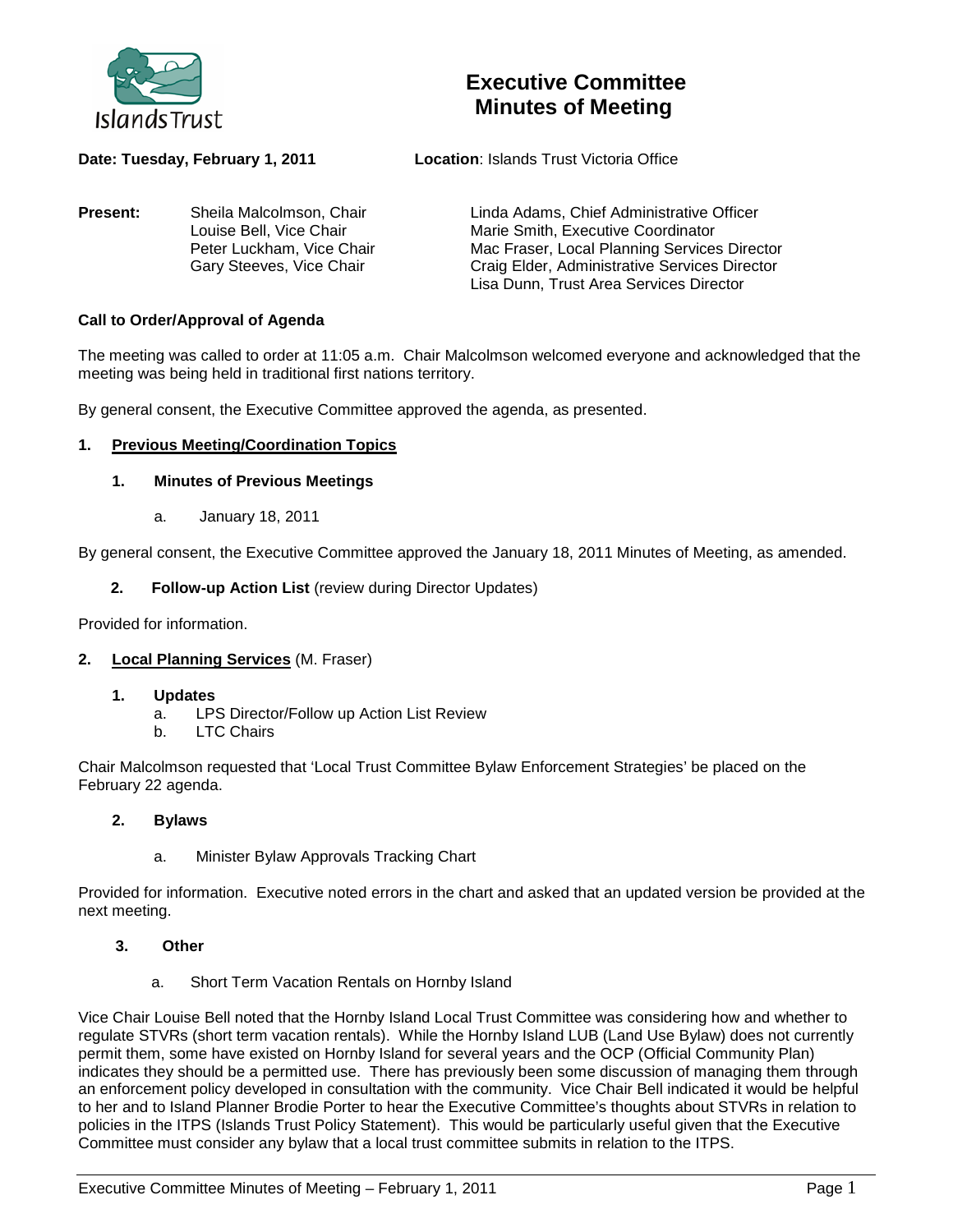Brodie Porter circulated excerpts from the ITPS that had some relevance to the discussion. It included those policies that indicate local trust committees must address topics such as water supply, community character and housing needs when developing OCPs and LUBs.

Executive Committee members and staff discussed their experiences with STVRs in other island communities. They noted that complaints from community members were often related to neighbourhood impacts such as noise, water use, traffic and parking. Broader community concerns relate to impacts on the community's available housing stock, which in turn affects housing affordability, socio-economic diversity and community character. Experiences in other communities indicate that, if unregulated, STVRs could have a significant and negative impact in these areas. However, STVRs have been a traditional use, on a small scale, in some island communities. They can have positive impacts on a community's economy and employment, provided these benefits are retained in the community. Participants noted the scale and impacts of STVR use has changed significantly in the last decade, particularly with the advent of internet advertising and a larger scale of development.

Executive Committee members and staff reviewed related sections of the ITPS in regards to these issues. In general, there was some consensus that, a bylaw permitting STVRs could be consistent with the ITPS, provided the local trust committee had carefully considered the potential impacts and had developed a way of addressing them through land use regulation. For example, if a local trust committee's bylaws permitted STVRs as an outright and unrestricted use in all residential zones, it would be difficult to demonstrate that the bylaw addressed the community's housing requirements (Policy 5.8.6) or the protection of community character (Policy 5.5.1). Meeting participants noted that Temporary Use Permits are one way of ensuring that these factors are considered before STVRs are permitted.

Meeting participants also discussed the need to communicate clearly with community members when STVR regulations are being considered. For example, it can be difficult to visualize the long term impacts of regulations or the lack of them, but once a land use is permitted, it is difficult to undo. Because the lack of regulation can have unintended consequences, it can be helpful to review experiences from other communities that have permitted STVRs.

Vice Chair Bell and Island Planner Porter indicated that the discussion had been helpful and thanked those who had participated.

The meeting recessed at 12:15 pm The meeting reconvened at 12:55 p.m.

## **3. Trust Area Services** (L. Dunn)

#### **1. Updates**

a. Director/Follow up Action List Review

### **2. Other**

a. Minister Coell Meeting Followup

Staff was directed to draft two letters for the Chair's signature: 1) to Minister Coell thanking him for the meeting; and 2) to the local government partners connected with the UBCM meetings regarding the National Marine Conservation Area and Derelict Vessels to update them on the Executive's discussions with the Minister.

b. AVICC 2011 Conference – Program & Registration

Staff requested Executive Committee members to forward their registration options for processing.

c. AVICC / UBCM 2011 Resolution Options - Briefing

Staff advised they have not identified any immediate priorities that would be best advanced through an AVICC/ UBCM resolution, and did not recommend submitting any resolutions for this calendar year.

Vice Chair Gary Steeves left the meeting.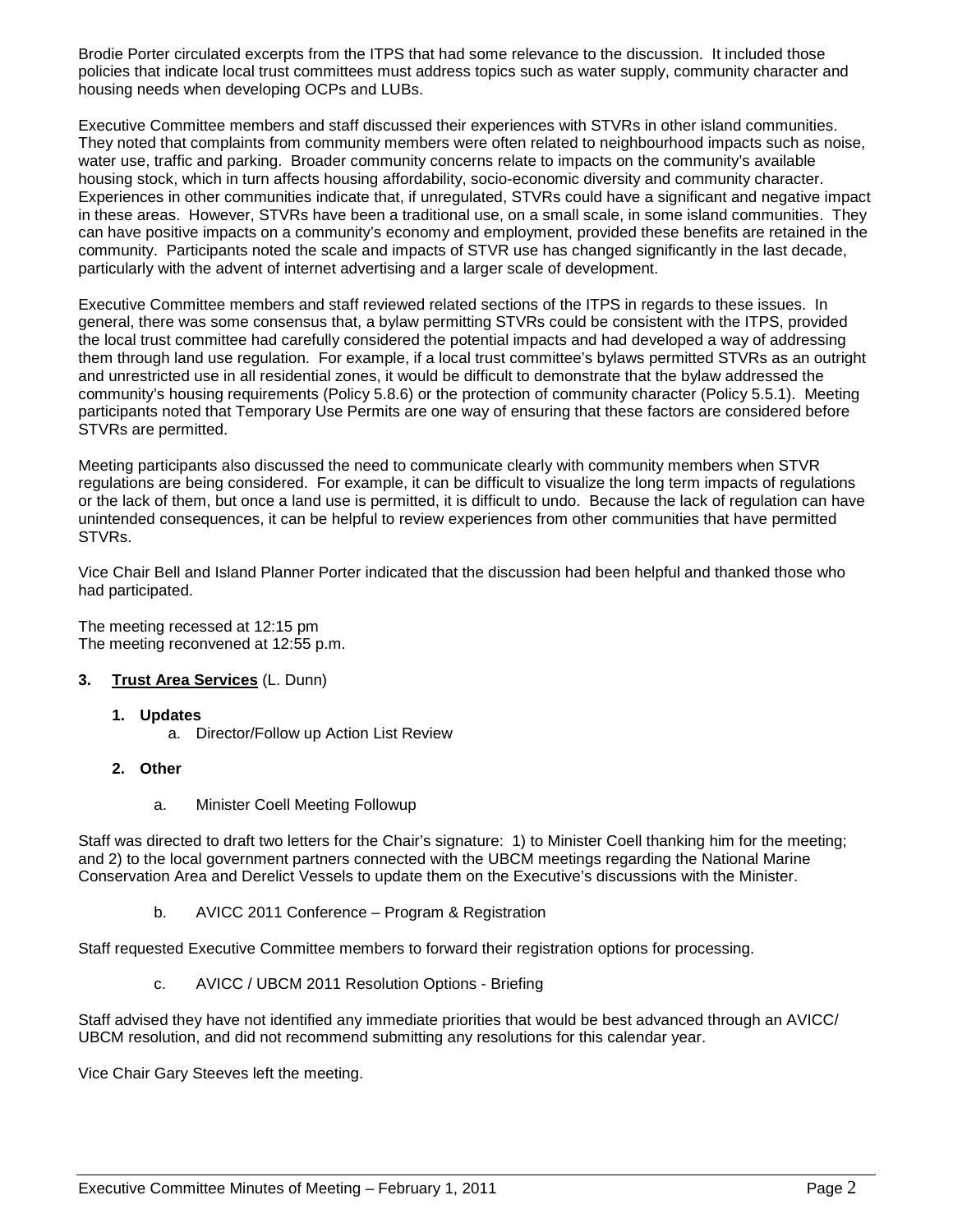d. Plumper Sound Advocacy - RFD

*It was Moved and Seconded that the Executive Committee request that the Chair send a letter to the Chamber of Shipping, the Pacific Pilotage Authority, the Port of Vancouver and Transport Canada conveying the following messages:*

- *a) Islands Trust continues to be concerned about the increasing use of Plumper Sound as a regular anchorage;*
- *b) Islands Trust appreciates that the Chamber of Shipping will be leading discussions regarding amendments to the Plumper Sound anchorage guidelines to deal with noise and light issues raised by residents, and encourages the Chamber to consult with affected island communities while considering such amendments; and*
- *c) Islands Trust supports efforts by the Port Metro Vancouver to explore additional anchorage capacity within the jurisdiction of Port Metro Vancouver and requests that the Port and/or Transport Canada consult with the Islands Trust while considering any new anchorages in Islands Trust Area waters.*

CARRIED

Vice Chair Gary Steeves returned to the meeting.

e. Web posting of *Financial Information Act* reports - RFD

Executive Committee members reviewed and discussed the proposed Request for Decision and chose not to proceed with the staff option to post *Financial Information Act* reports about trustees expenses and earnings on the Islands Trust website at this time.

f. Draft 2009-2010 Annual Report

This item was deferred to the February 22 meeting.

g. Gabriola Advocacy re: Water and Liquid Waste

Chair Malcolmson will prepare a proposal for review and consideration at the February 22 Executive Committee meeting.

**5. Administrative Services** (C. Elder)

## **1. Director's Update/Follow Up Action List Review**

#### **Closed Session**

*It was Moved and Seconded that the meeting be closed to the public pursuant to s. 90(1)(c) of the Community Charter to discuss matters related to labour relations and other employee relations and that Linda Adams and Craig Elder attend the meeting.*

CARRIED

The meeting closed to the public at 1:40 p.m. The meeting reopened to the public at 2:15 p.m.

## **6. Executive** (L. Adams)

- **1. CAO's Update/Follow Up Action List Review**
- **2. Other**
	- a. Review of Legislative Services Mgr FUAL items

Carmen Thiel reviewed the Executive Committee Followup Action List items of the Legislative Services Manager to confirm significance and suggested timelines.

Vice Chair Gary Steeves left the meeting.